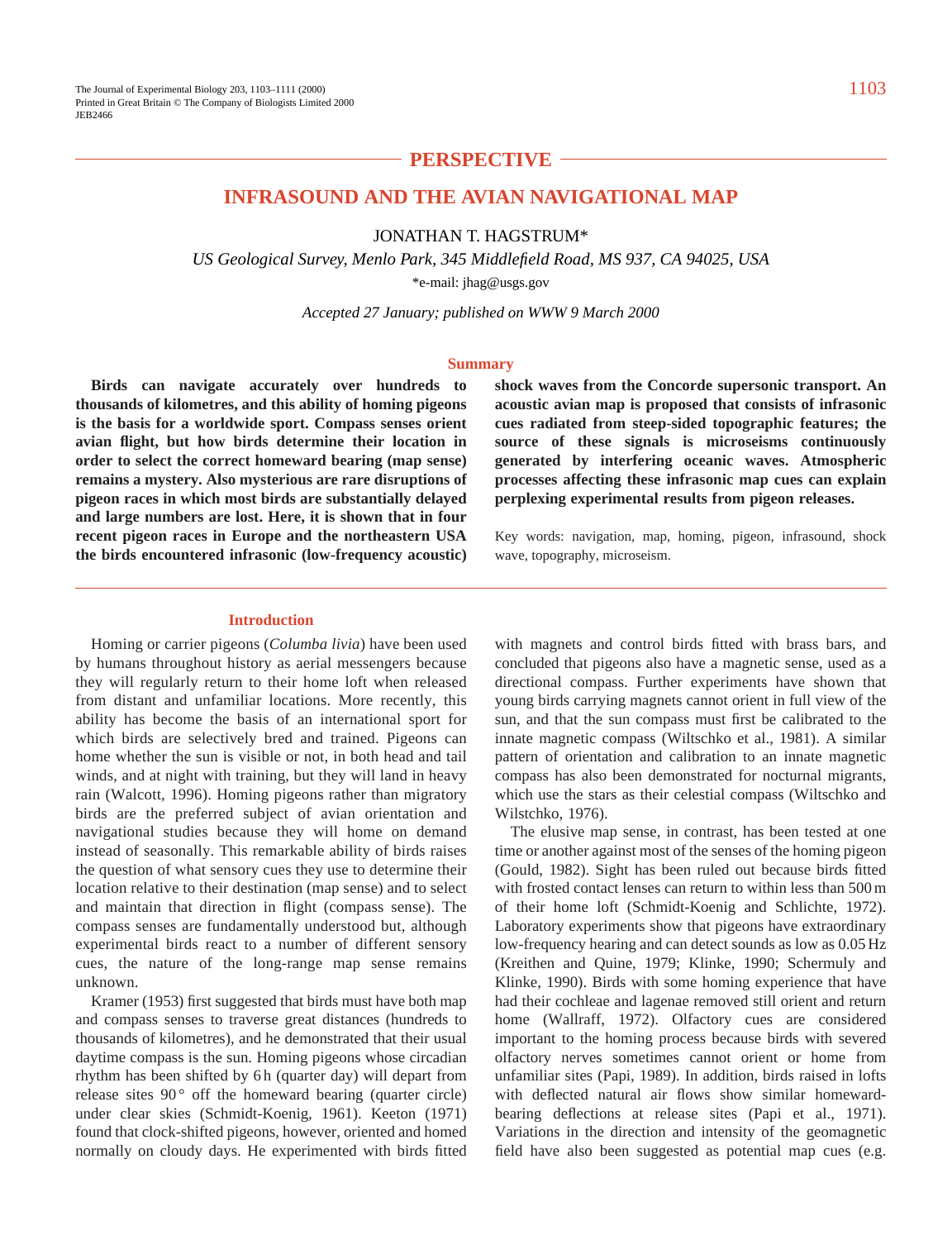Gould, 1982). Neither the proposed olfactory nor geomagnetic map, however, can explain why pigeons leave some release sites at consistent directions off the homeward bearing (siterelease bias), are almost always lost at other sites, or are infrequently delayed or lost in large numbers during pigeon races.

#### **Pigeon races and sonic booms**

In 1997 and 1998, four pigeon races in Europe and the northeastern USA were disrupted, and no scientific explanation for these occurrences has been proposed. There is one circumstance, however, that is common to all these races: the intersection of the racecourses, when the birds were present, with shock waves generated by the Concorde supersonic transport (SST).

On Sunday 29 June 1997, a race of more than 60 000 homing pigeons, celebrating the centenary of the Royal Pigeon Racing Association (RPRA), was begun at 06:30 h from Nantes, France, to lofts all over England (Fig. 1A). Normally, approximately 95 % of the birds in a race return home to their lofts, but few birds returned as expected on this particular Sunday. Although the RPRA's official inquiry blamed poor weather conditions for the calamity, the majority of racing pigeons were crossing the Channel at the time the 11:00 h SST from Paris (LFPG) was flying along the Channel on its way to New York.

Assuming a velocity for the average pigeon of 60 km h<sup>-1</sup>, a bird leaving Nantes at 06:30h would have been over the Channel (approximately 300 km distance) by 11:30 h. The SST departing from Paris goes supersonic after crossing the French coastline, between intersections EVX and TESGO, and was passing over the Channel between approximately 11:20 h and 11:35 h. Information on the flight path, intersection locations and departure and arrival times of the Concorde SST was obtained from Air France and British Airways, the Federal Aviation Administration (FAA) and the Air Route Traffic Control Center (Tra-Con) in New York.

In flight, the SST generates a cone-shaped shock wave (Mach cone) which travels with the aeroplane's bow at supersonic speeds and moves away from the sides of the cone at the ambient speed of sound. Because atmospheric temperatures and sound velocities increase below the SST (Fig. 2), the ray paths of the downward shock waves are refracted upwards with lateral distance from the aeroplane. The distance from directly beneath the SST's flight path to points on either side at which the rays just graze the Earth's surface before heading upwards defines the boom 'carpet' where direct shock waves reach the ground. The half-width of the boom carpet (*x*), considering only temperature, can be calculated using the formula:

$$
x = 2(T_0 h/g)^{1/2},\tag{1}
$$

where  $T_0$  is the surface temperature (296 K),  $h$  is the elevation of the aeroplane  $(12 \text{ km})$ , and *g* is the vertical temperature gradient (6 K km<sup>-1</sup>; Donn, 1978). Inserting the average values



Fig. 1. Flight paths of the Concorde supersonic transport (SST) in (A) Europe arriving at and departing from Paris (LFPG) and (B) the northeastern USA arriving at New York (NY; KJFK). Labelled points along the flight paths (EVX, GUR, TESGO, LINND and RILKA) indicate some of the intersections near where the SST changes course. Dashed parts of the pigeon racecourses are beyond the approximate point where most of the participants encountered the SST's shock wave. For the race from Nantes, France, to England, most birds were caught within the approximately 100 km wide boom 'carpet' beneath the SST flying over the English Channel. For the race from Soustons, France, to the Netherlands (NL), and the two races in Virginia (VA) and Pennsylvania (PA), USA, the birds encountered shock waves from the sides of the SST's Mach cone propagating hundreds of kilometres, most probably under favourable atmospheric conditions.

given, the width of the boom carpet on the ground (2*x*) would be approximately 100 km.

Birds within the boom carpet on Sunday 29 June 1997 were probably affected. Most of the birds that arrived at their lofts that day had average velocities of between 30 and 50 km h−<sup>1</sup> (Glover, 1997) and were still south of the Channel when the SST passed over ahead of them. At the surface, the SST's shock wave has a duration of approximately 0.23 s within the boom carpet and an overpressure of approximately 110 Pa (128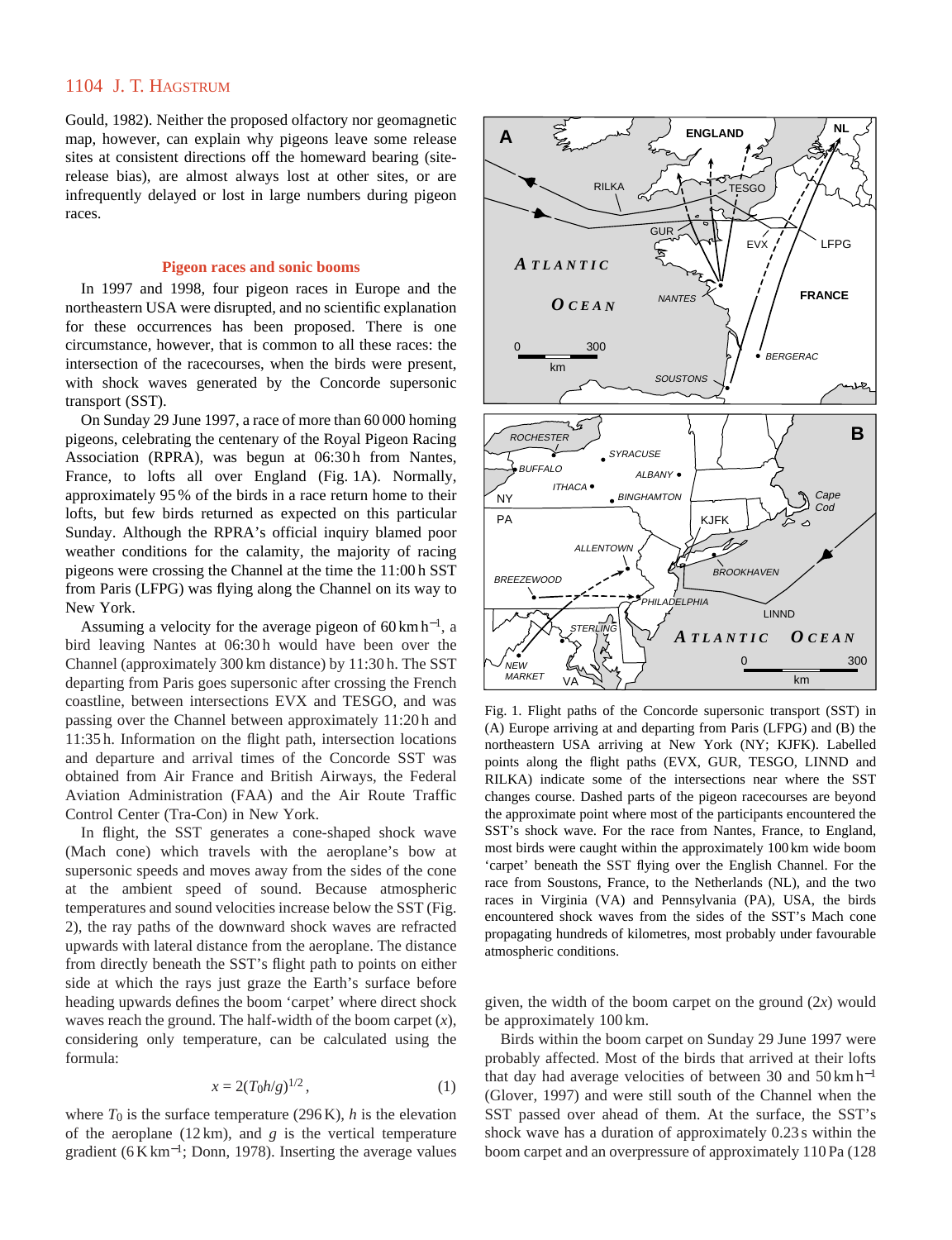

Fig. 2. Cross section of the troposphere, stratosphere and mesosphere of the Earth's atmosphere. The thermosphere above the mesosphere (80–110 km) has increasing upward temperatures (180–260 K) and is not shown. Temperature and the speed of sound are plotted against elevation (heavy lines), and the region of supersonic flight is shown in the lower stratosphere. Computed ray paths of sound waves (fine lines) to Palisades, New York, from a source to the east are also shown and have both stratospheric and thermospheric reflections. Values by the ray paths indicate the hade (the inclination from the vertical) of the ray's initial upward path (modified from Figs 5 and 7 in Donn, 1978).

dB SPL; Donn, 1978); the loudest sounds human ears can tolerate without temporary or permanent hearing changes have amplitudes of approximately 28 Pa (123 dB SPL). If infrasonic map cues are a major factor in pigeon navigation, strong shock waves from the SST could have disrupted the RPRA race by adversely affecting the extremely sensitive low-frequency hearing of the pigeons. A temporary threshold shift could explain why the majority of birds returned late, while a permanent threshold shift could explain why some birds did not return at all.

On Friday 31 July 1998, two pigeon races were started in southern France, one of 42 845 birds from Bergerac and the second of 13 610 birds from Soustons, to lofts throughout the Netherlands (Fig. 1A). Birds in both races were released at 13:00 h for flights of approximately 1110 km from Soustons and approximately 930 km from Bergerac (Anonymous, 1998; website at [http://www.pww.nl/openingscherm.html\).](http://www.pww.nl/openingscherm.html) Although the Bergerac race was completed by Saturday afternoon with average speeds for some birds exceeding  $100 \text{ km h}^{-1}$ , by that

# *Infrasound and the avian navigational map* 1105

evening less than 10 % of the Soustons pigeons had returned. By Wednesday evening, approximately 60 % of the birds from Soustons were still missing.

During these two races, the SST from New York to Paris was approaching the western coast of France with an expected arrival time of 17:45 h. Forty minutes prior to landing, the aeroplane customarily begins its deceleration from Mach 2. The angle  $(\theta)$  between the Mach cone and flight path is determined by the formula:

$$
\sin \theta = 1/M, \tag{2}
$$

where M is the Mach number representing the aeroplane's velocity (Donn, 1978). The angle θ, therefore, changes from 30 to 90 ° as the aeroplane decelerates from Mach 2 to Mach 1. The SST arriving at LFPG (Paris) decelerates to subsonic speeds prior to the GUR intersection (Fig. 1A). The intersection of shock waves with the Soustons racecourse therefore depended on the angle at which the waves departed from the SST, the local sound velocity, the wind speed and the distance travelled. Assuming 70 km h−<sup>1</sup> for the average bird's velocity (faster race) and  $1100 \text{ km h}^{-1}$  for the velocity of sound, the intersection would have occurred approximately 320 km north of Soustons.

On Monday 5 October 1998, two pigeon races were started in the eastern United States, the first of more than 1200 birds from New Market, Virginia, on a course of 322 km to Allentown, Pennsylvania, and the second of approximately 700 birds from Breezewood, Pennsylvania, on a course of 241 km to the outskirts of Philadelphia (Fig. 1B). Because of bad weather, the release of birds to Philadelphia was postponed until 10:00 h (Gary Moore, race coordinator, personal communication, 1999). The expected duration of this race was approximately 3 h, but the first birds returned after over 8 h had passed. Only five birds returned on Monday, and by Saturday only 300 birds had returned. Both this course and the course from New Market to Allentown had been flown successfully many times before.

The racing pigeons starting from New Market, Virginia (Fig. 1B), were released at 08:00 h on Monday, and the expected duration of this race was approximately 4 h. The birds departed quickly northward following the Shenandoah Valley (see Fig. 4). They too were substantially delayed: the first bird came in at 19:00 h, and only 13 birds arrived at their lofts that day. Only 50 birds had returned by Tuesday evening (Ron Lish, participant, personal communication, 1999).

The SST from Paris normally arrives at KJFK at 08:45 h, and the aeroplane goes subsonic prior to reaching the LINND intersection (Fig. 1B). Because the birds from Breezewood were not released until 10:00h, the pigeons in both races (assuming 60 km h−<sup>1</sup> velocities) would not have approached the intersection point of the racecourses until approximately 11:00 h. The SST arriving on the morning of 5 October 1998 must, therefore, have been more than an hour late if its shock wave was to affect the pigeons of the Breezewood race. The aeroplane was delayed by an extraordinary 2.5 h that morning because of mechanical problems in Paris. Thus, a shock wave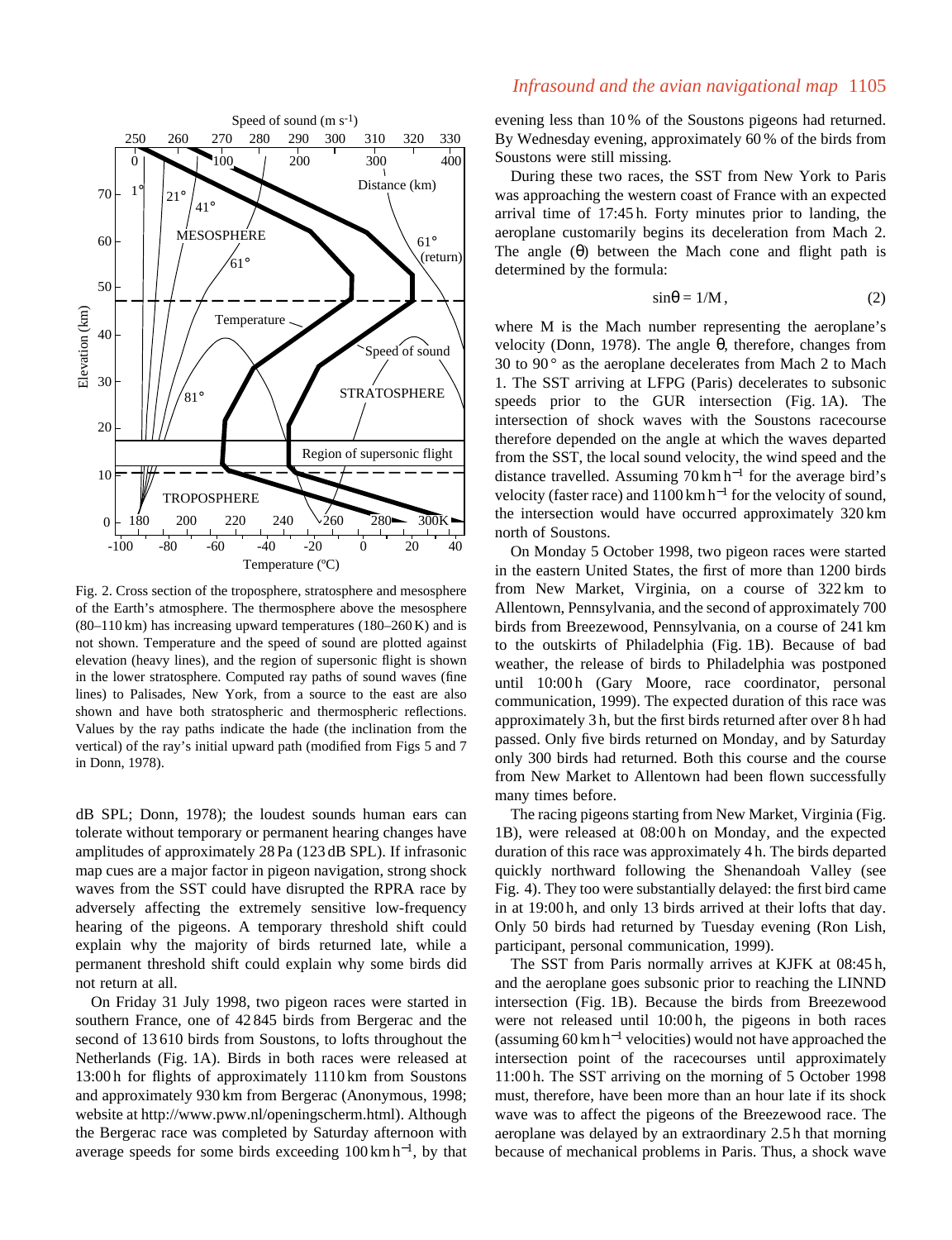originating from the incoming SST (approximately 500 km distant) at 10:40 h and travelling at 1100 km h−<sup>1</sup> would have passed through both racecourses at approximately 11:10 h.

The race from Soustons and those in the USA were not within the SST's boom carpet, as was the RPRA race, but were hundreds of kilometres away. Such long-distance propagation of sonic booms, causing audible vibrations of buildings in Tucson, Arizona, from military aircraft hundreds of kilometres away occurred during April 1975 and along the northeastern coast of the USA during late 1977 and early 1978, when the number of SST flights between Europe and the USA increased substantially (Kerr, 1979). Channelling of sound waves near the surface occurs by reflection from the surface and refraction from a zone of either higher temperatures (inversion) or of high winds in the same direction as sound propagation (Donn, 1978).

Atmospheric data from stations at Brookhaven, New York (20 m elevation), and Sterling, Virginia (85 m elevation; Dulles Airport; Fig. 1B), reported daily at 07:00 and 19:00 h eastern standard time (EST), indicate a north-northeast wind below 600 m on the morning of Monday 5 October 1998, with a velocity of approximately 205 km h−<sup>1</sup> at 600 m above Brookhaven, and a temperature inversion  $(10^{\circ}$ C at the surface to  $13^{\circ}$ C at  $110$  m). Weather data were obtained from the Northeast Regional Climate Center in Ithaca, NY, the National Climatic Data Center in Asheville, NC, and the National Ocean and Atmospheric Administration [\(http://roab.fsl.noaa.gov\).](http://roab.fsl.noaa.gov)

#### **Microseisms and topography**

Griffin (1969) first raised the possibility that atmospheric infrasounds provide directional information for migrating birds. Sound attenuation in air is proportional to the square of the frequency, so infrasound can be detected hundreds to thousands of kilometres from its source. In addition, these sounds are usually loud (120 dB SPL for sounds less than 1 Hz; Kreithen, 1978). Thunderstorms produce infrasound and, in summer, generally follow a repeatable diurnal pattern within a region; winds over mountains also produce infrasounds that are essentially continuous during the winter months (Bedard, 1978); both these sources might serve as acoustic beacons. No perennial geographical sources, other than waterfalls and geothermal activity, have been identified. Seismically generated movements of the ground, however, can produce continuous infrasound.

Microseisms are low-frequency seismic waves constantly generated by interfering oceanic waves and are background noise in all seismic recordings (Bullen and Bolt, 1985). Such microseisms have regular periods of 5–8 s or more and peak at periods around 6 s (Bullen and Bolt, 1985; Aki and Richards, 1980). The 6s microseisms generally have similar features recorded at seismic stations distributed over wide areas, and their maximum amplitudes occur nearly simultaneously. Maximum amplitudes for microseisms are approximately  $10^{-3}$  cm in coastal regions and approximately  $10^{-4}$  cm in continental interiors such as central Asia (Bullen and Bolt,

1985). The frequency of the 6s microseism peak is approximately 0.14 Hz, and the surface vertical displacement velocity is approximately  $10^{-3}$  cm s<sup>-1</sup> (Bullen and Bolt, 1985; Aki and Richards, 1980). To be useful to the avian navigational system, 6s microseismic waves must be transformed into audible (to birds), horizontally propagating infrasonic signals with geographical significance.

Seismic surface waves radiate infrasound into the atmosphere and, because surface waves travel at much faster speeds than air waves (approximately 10 times faster), the infrasound generated propagates upwards in a direction almost perpendicular to the Earth's surface (Cook, 1971). Thus, after a strong earthquake, the first infrasound signal detected at a recording station is that radiated by surface waves arriving at the station. The second signal detected, if it occurs, is from intermediate sources with non-horizontal surfaces, such as mountains, acting as large acoustic radiators (Cook, 1971). Young and Greene (1982) analysed recordings from Boulder, Colorado, Boston, Massachusetts, and Washington, DC, associated with the 1964 Alaskan earthquake  $(M_w=9.2)$ ; Kanamori, 1977), and identified an acoustic source that moved down the Rocky Mountains concurrently with passage of the surface waves. The third type of infrasound signal detected at a recording station after a strong earthquake is that from the epicentral region caused by uplift and subsidence of the ground surface at the time of the earthquake (Cook, 1971; Young and Greene, 1982).

The relationship between the velocity of vertical ground motion and perturbation air pressure at ground level is:

$$
p = \rho c v, \tag{3}
$$

where *p* is the perturbation pressure,  $\rho$  is air density, *c* is the velocity of sound in air and *v* the vertical ground velocity (Donn and Posmentier, 1964). Inserting values for average conditions  $(\rho=1.19\times10^{-3} \text{ g cm}^{-3}, c=330 \text{ m s}^{-1})$ , the equation



Fig. 3. Radiation from an idealized row of point sources (e.g. 12 flatirons along a mountain range front) oscillating in phase.  $\lambda$  is the wavelength, *d* is the distance between points  $(d \le \lambda)$ ,  $\omega$  is the length of the array and  $\theta$  is the angle between the normal to the line of sources and the line joining any of the sources to a point *P* a large (infinite) distance away. The relative intensity is greatest when  $\theta=0$ <sup>o</sup> and has minima when the path difference between sources  $(\omega \sin \theta)$  is a factor of λ.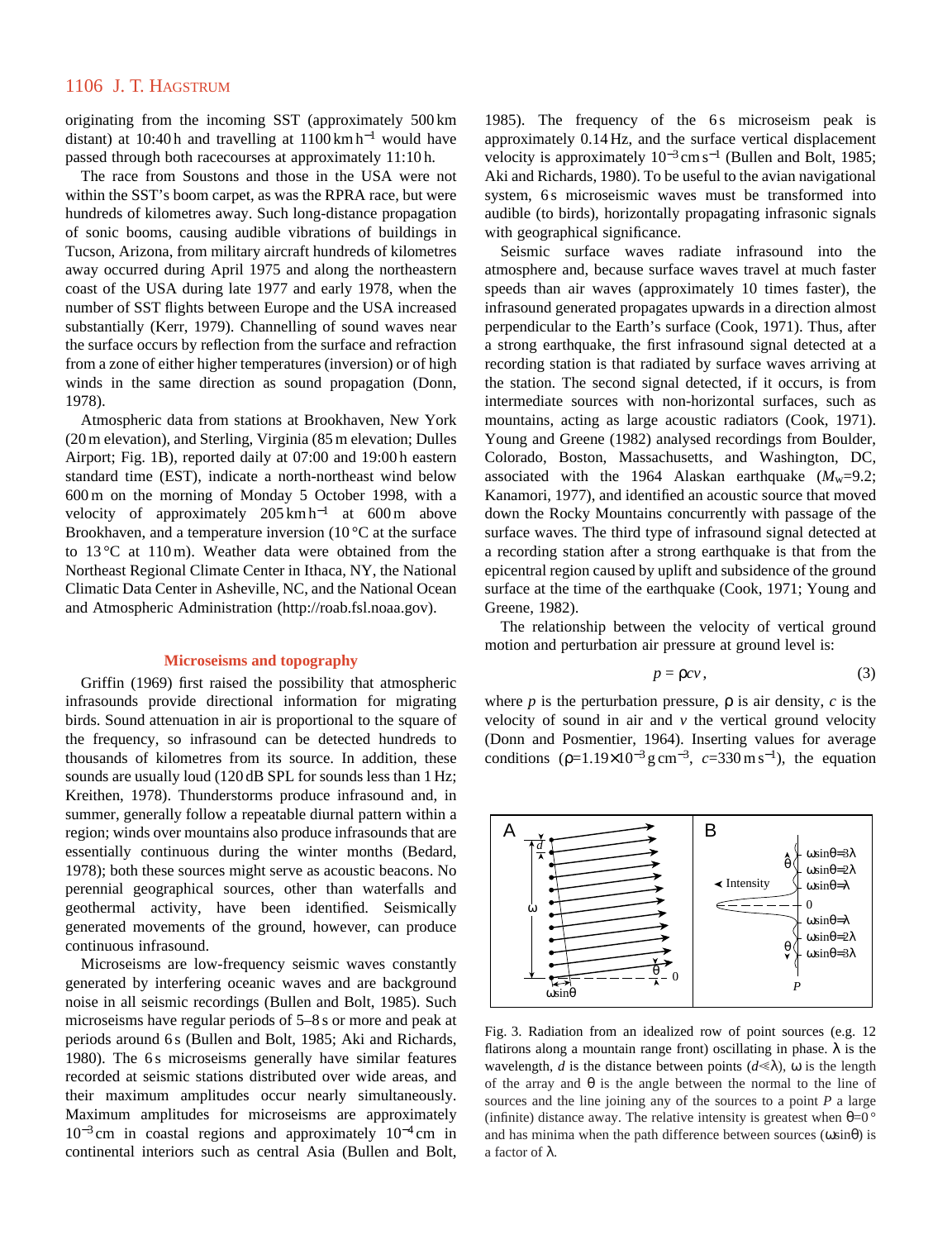becomes  $p=247a/t$ , where p is the peak-to-peak pressure (Pa), *a* is the double amplitude of ground motion (cm) and *t* the period of motion in seconds (Donn and Posmentier, 1964). The air pressure change at the Earth's surface related to 6 s microseisms is approximately 0.008 Pa (20 dB SPL), which is far below the 120 dB SPL amplitude at which pigeons detected a 0.14 Hz signal in the laboratory (Kreithen and Quine, 1979). In contrast, a coplanar source with dimensions much greater than the infrasound wavelength (approximately 2.4 km) generates waves interfering at long range. The in-phase signal is strongly amplified only along a line normal to the source area, thus providing a directional characteristic of the infrasonic signal. Sources with dimensions much smaller than 2.4 km act as point sources and could be useful as local map cues; signals from linear point sources would also constructively interfere at long range (Fig. 3).

Fig. 4 shows a shaded relief map of the eastern USA (western half of Fig. 1B) with the illumination from directly north at 45 ° elevation. The bright areas are basically coplanar and have orientations approximately normal to the illumination direction; the large steep-sided areas, such as those along the northern Appalachian Mountains, might generate infrasonic signals important to the regional avian map. Illumination from

# *Infrasound and the avian navigational map* 1107

other directions would show a different set of bright areas indicating other possible infrasonic landmarks. Beacons with rich near-infrasonic frequencies (1–20 Hz) might also provide unique identification characteristics of the signal (A. J. Bedard, Jr., written communication, 1999). In addition, continuous constant-frequency sources at higher infrasonic frequencies could be exploited using Doppler shifts, and this might be what pigeons are doing while circling overhead prior to leaving release sites (Quine and Kreithen, 1981).

It has long been known that migrating birds follow major topographic features such as coastlines and mountain-range fronts. Migrants also tend to follow segmented routes with legs of different orientation, with some legs reaching up to several thousand kilometres in length and having endpoints registered to major topographic features (Alerstam, 1996). In Switzerland, Bruderer (1978) using radar and Wagner (1972) using helicopters showed that migrating passerines and waders followed topographic features such as valleys, passes and linear ridges in both lowland and Alpine regions. Remarkably, they followed these same features at night or under other conditions of extremely poor visibility. The direction of travel remained constant at all altitudes, although the ability to stay on course was reduced under windy conditions (Bruderer,



Fig. 4. Shaded relief map of the northeastern USA showing one view of its regional topographic pattern. In this example, the illumination is from directly north with  $45^{\circ}$  elevation. Bright areas generally have consistent slope and orientation with respect to the illumination direction. Such steep-sided areas might directionally amplify Earth's background microseismic signal at long range by constructive interference to an intensity that provides birds with navigational map cues (see Fig. 3). The boxed area appears in Fig. 5.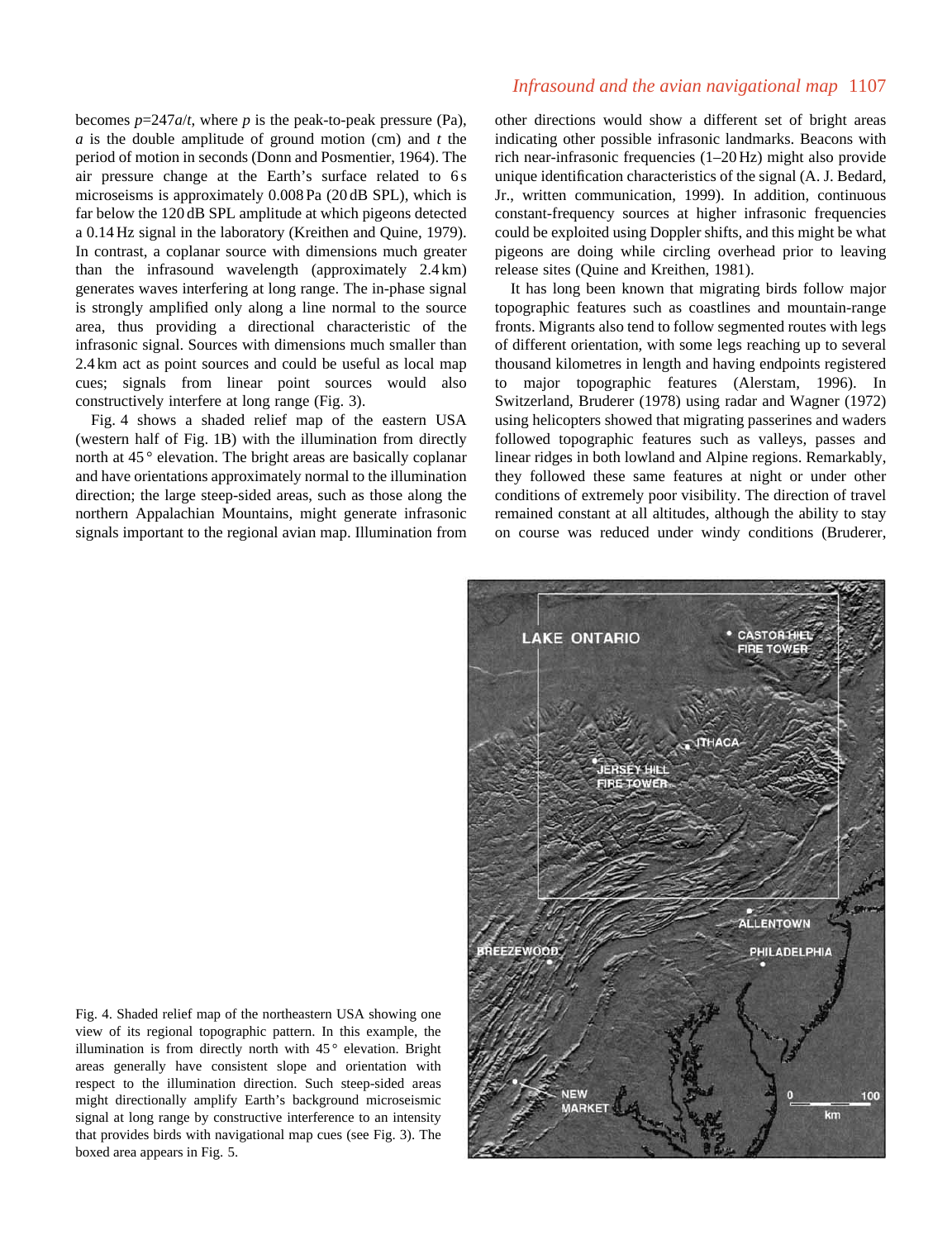1978). Also using radar, Griffin (1973) was able to track welloriented migrants flying between layers of opaque clouds. Moreover, satellite tracking has shown that albatrosses can pinpoint remote islands following straight-line courses (even in crosswinds) over thousands of kilometres of open ocean (Papi and Luschi, 1996).

Pigeons with their sensitivity to infrasound decreased by perforating both tympana (raising the threshold by 35–45 dB) tend to have more difficulty orienting and returning to their loft over greater distances (Schöps and Wiltschko, 1994). Overall, however, the results of this study were ambiguous because birds with perforated tympana, released south of their loft, were actually better oriented than unaltered control birds. The area south of the loft, however, is heavily industrialized and is probably filled with artificial infrasound that might have confused the control pigeons. To use infrasound cues in flight, birds must be able to distinguish navigational signals from pseudosounds caused by pressure variations due to local winds and turbulence and to variations in flight speed and altitude (Kriethen, 1978). To overcome these effects, birds might be able to maintain altitude and speed with high accuracy, might sense and correct for deviations or might have hearing and breathing ports that evolved to minimize such dynamic effects (A. J. Bedard, Jr., written communication, 1999).

As with the magnetic compass sense (Wiltschko and Wiltschko, 1996), the hearing abilities of birds are probably tuned to their acoustic environment so that they can respond to the available landmark sources. The ground directly below their flight path would not be a significant source because pigeons usually fly at altitudes of less than 80 m. However, Swiss pigeons initially cannot orient over large bodies of water and often avoid flying over them (Wagner, 1972), possibly because of loud noise generated by, or poor reflection of, infrasonic signals from the water's surface waves. Albatrosses, however, apparently have no difficulty in detecting an island's infrasonic signal while flying over open ocean. Sinusoidal or zigzag courses might indicate birds following a signal by continuously testing its frequency or directional intensity. The ability of pigeons to discriminate between small shifts in frequency (1 % at 20 Hz and 7 % at 1 Hz; Quine and Kreithen, 1981) also allows them to distinguish between higherfrequency natural infrasounds in the atmosphere and those generated by 6 s microseisms and surface topography.

#### **Site-release biases**

Experimenters releasing birds individually or in groups determine the site-release bias, if any, by recording the vanishing bearing at which the individual bird or group disappears from sight or radio contact. Such biases have been determined for birds from lofts at Cornell University in upstate New York (Windsor, 1975; Fig. 5). A single group of experienced pigeons was released and radio-tracked from a grid of sites centred on Ithaca between March and December 1971.

A distinct pattern is readily apparent: release sites to the



Fig. 5. Map of central upstate New York (NY) and northern Pennsylvania (PA), USA (see Fig. 4), showing mean vanishing vectors from radio-tracked homing pigeons at 56 of 68 different release sites. At each site, a unit vector points to the Cornell University lofts located 3 km east of Ithaca, NY (centre of map), and a mean vector indicates the actual mean vanishing bearing. The mean vector length is inversely proportional to the dispersion between individual departure bearings for birds within the group (1 is perfect agreement, 0 is random bearings). Clockwise (anticlockwise) mean vectors are indicated by filled (open) arc sections between the mean departure and homeward-pointing vectors (modified from Fig. 3 in Windsor, 1975).

northeast of Ithaca had departures biased clockwise, whereas those to the southwest showed anticlockwise biases. It appears that the pigeons were homing to a virtual loft displaced northwards. Walraff (1967) also observed a similar pattern from release sites around his loft at Wilhelmshaven, Germany. These observations are consistent with deflection of infrasonic map cues during their transit by prevailing southerly winds. At greater distances from the loft, an increasing northward velocity component is added to the infrasound signal in steady winds, and the greatest deflections occur along the east–west line where the winds cross the homeward direction at approximately 90 °; minimal deflections occur with or against the winds.

Because of the relatively short release distances from Ithaca (<200 km), the rays of most infrasonic waves used as map cues probably did not reach the stratosphere (Donn, 1978; Fig. 2) and probably stayed in the lower troposphere. Atmospheric data for the 1971 release dates, available from Buffalo daily at 07:00 and 19:00h EST, show that winds with southerly directions occurred within 1 km of the surface at some time on 90 % of the days, and that wind direction fluctuated by as much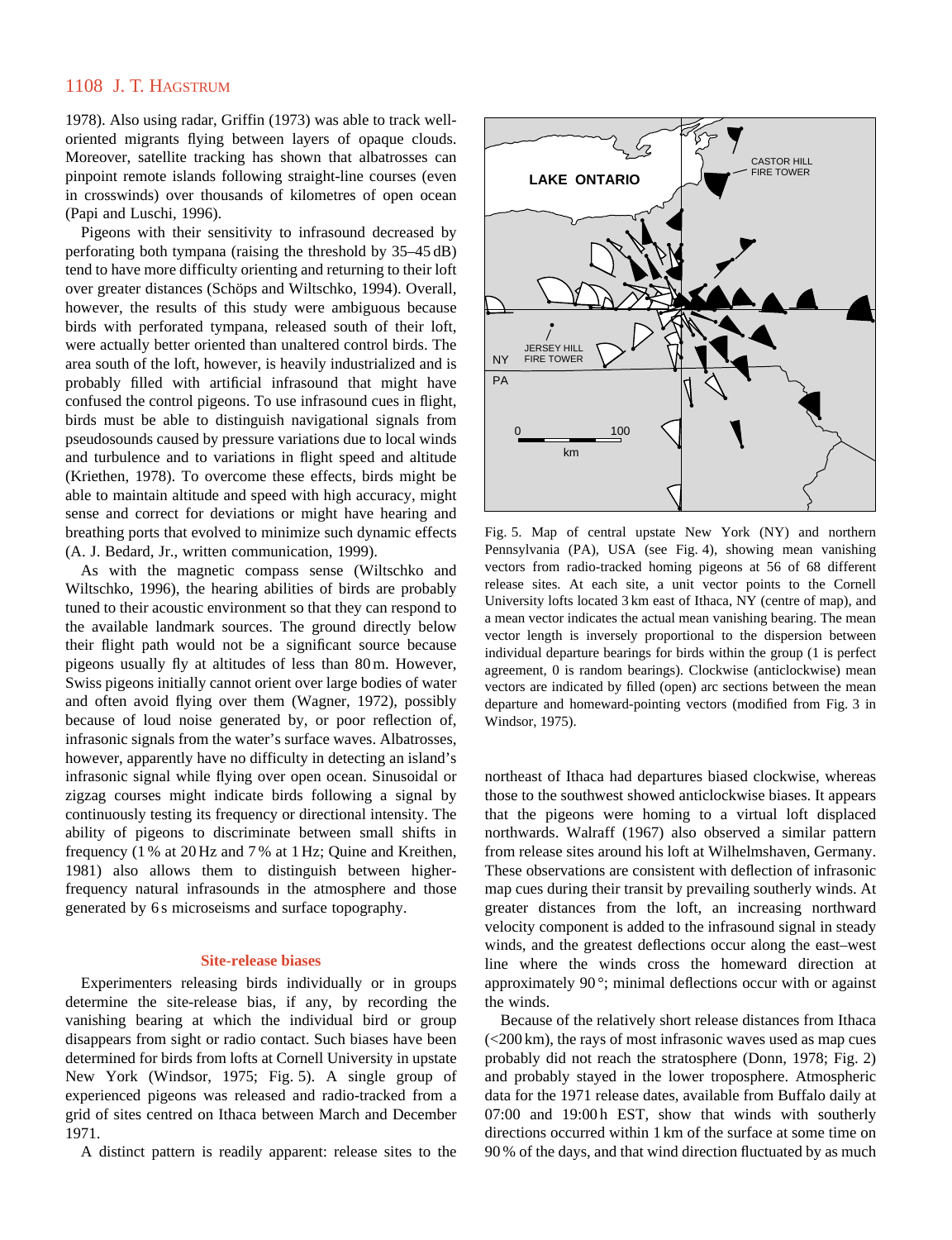as 180° during the 12h period between observations. Daily averages of surface wind directions at Albany, Binghamton, Buffalo, Rochester and Syracuse (Fig. 1B) showed much greater variability on and between release days. The wind direction above Buffalo also changed with elevation and was usually northerly in the upper troposphere  $(>=3-5 \text{ km}, \text{ Fig. 2}).$ The observations above Buffalo reflect the general pattern of circulation in the troposphere, driven by heat transfer from the equator, forming three cells in each hemisphere. At medium latitudes (30–60° N) the Ferrel cell has prevailing southerly winds in the lower troposphere (Ithaca, 42.3°N; Wilhelmshaven, 53.3° N) and northerly winds in the upper troposphere (Harvey, 1976).

Gronau and Schmidt-Koenig (1970) found an annual fluctuation in homing performance (consistency and speed) of both experienced and inexperienced pigeons released from a single site 15.3 km north of their loft in Göttingen, Germany. Homing performance reached a minimum in February and March and a maximum in July for veteran birds or in July–September for naive birds. Although similar in relative performance, the absolute performance of veteran birds was generally much better than that of naive birds. Assuming that the birds were responding to infrasonic homing cues, this annual fluctuation in performance is easily attributed to the annual variation in atmospheric background noise related to the generation of microbaroms.

Microbaroms are continuous infrasonic waves similar in form and origin to microseisms in the solid earth (Donn and Naini, 1973). These waves can travel great distances in the atmosphere by multiple reflections between either the stratosphere or thermosphere and the Earth's surface (Donn, 1978; Fig. 2). Because the sea is more active in winter than in summer, the atmospheric background noise is much stronger during the winter months. In addition, strong westerly winds prevail in the stratosphere during winter, so that effective sound velocities are enhanced for waves travelling east and are considerably reduced for those travelling west (Donn, 1978). The annual effect of atmospheric background noise on homing performance would therefore be best observed east of the Atlantic Ocean in Europe.

Keeton (1974) often referred to two sites where he believed that release-site biases had particular significance in understanding the pigeon's map sense. They are the Jersey Hill fire tower 132 km to the west, and the Castor Hill fire tower 160 km to the north-northeast, of Ithaca (Figs 4, 5). Many releases of different configurations were made from these two sites to characterise the biases. The 50–70 ° clockwise bias at Castor Hill has previously been explained by southerly winds in the lower troposphere deflecting the infrasonic map cues northwards. Something quite different, however, happens at Jersey Hill. Most birds released from this site departed in random directions and often did not return to the Cornell lofts at all; some were later found in central Canada. There is one exception: on 13 August 1969, birds from Cornell and Fredonia to the west were released at Jersey Hill. The Cornell birds vanished in a tight group to the northeast and the Fredonia

### *Infrasound and the avian navigational map* 1109

birds vanished well-oriented to the west, and all the birds returned to their lofts that day (Keeton, 1974).

Experiments at Jersey Hill (Walcott and Brown, 1989) show that, while Cornell pigeons generally leave in random directions, birds from other lofts, even those in the same direction as Ithaca (although closer), tend to home normally. Cornell birds randomly leaving to the north and flying west around Lake Ontario (to avoid flying over it; Wagner, 1972) would end up in central Canada (Fig. 4). Atmospheric data recorded at 07:00 h EST at Buffalo (218 m elevation) for 30 release days between 1968 and 1979 (C. Walcott, written communication, 1999) show steady southerly to southwesterly winds at the surface which progressively strengthened and became westerly to northwesterly towards the top of the troposphere (jet stream); such strong westerly winds would impede infrasound waves reaching the upper troposphere coming from greater distances to the east. On 13 August 1969, the wind speeds throughout the troposphere were exceptionally low  $(4-6 \text{ m s}^{-1})$ . Thus, the calm conditions above western New York State that day probably allowed infrasonic waves from distant eastern landmarks to reach Jersey Hill at an intensity that the birds could hear and use to return home.

#### **Concluding remarks**

There is general agreement that homing pigeons use a wide variety of cues to navigate. Birds learn their navigational ability with experience, and captive pigeons are trained to home by releasing them at increasing distances in different directions from their loft. The relationship between migratory flight paths and topography (Alerstam, 1996; Bruderer, 1978; Wagner, 1972) suggests that the avian map is an inherent aspect of the features of the landscape. Sight and probably smell are useful for local orientation by pigeons, but not for long-distance travel. The accuracy with which pigeons can find their lofts, even when wearing frosted contact lenses (Schmidt-Koenig and Schlichte, 1972), indicates that birds probably use some form of triangulation on distant map cues to locate themselves.

Although wind-borne odours could be brought from afar, it is difficult to imagine how birds, especially in a tailwind, can navigate accurately using odours that are passively transported by variable winds (Wiltschko, 1996). There is no information about what odours birds might be using over great distances, and no evidence that pigeons have a highly developed sense of smell (Able, 1996). In addition, there is confusion about whether anosmic birds can orient (Papi et al., 1978). In those cases in which anosmic birds cannot home (Papi, 1989), surgery may also have affected the magnetic compass sense, which is based on single-domain magnetite crystals associated with the ophthalmic branch of the trigeminal nerve (Walker et al., 1997).

The magnetic sense of pigeons provides an excellent compass for orientation, but the geomagnetic field makes a poor map. How birds use only the local intensity and direction of the magnetic field to determine their position is unexplained.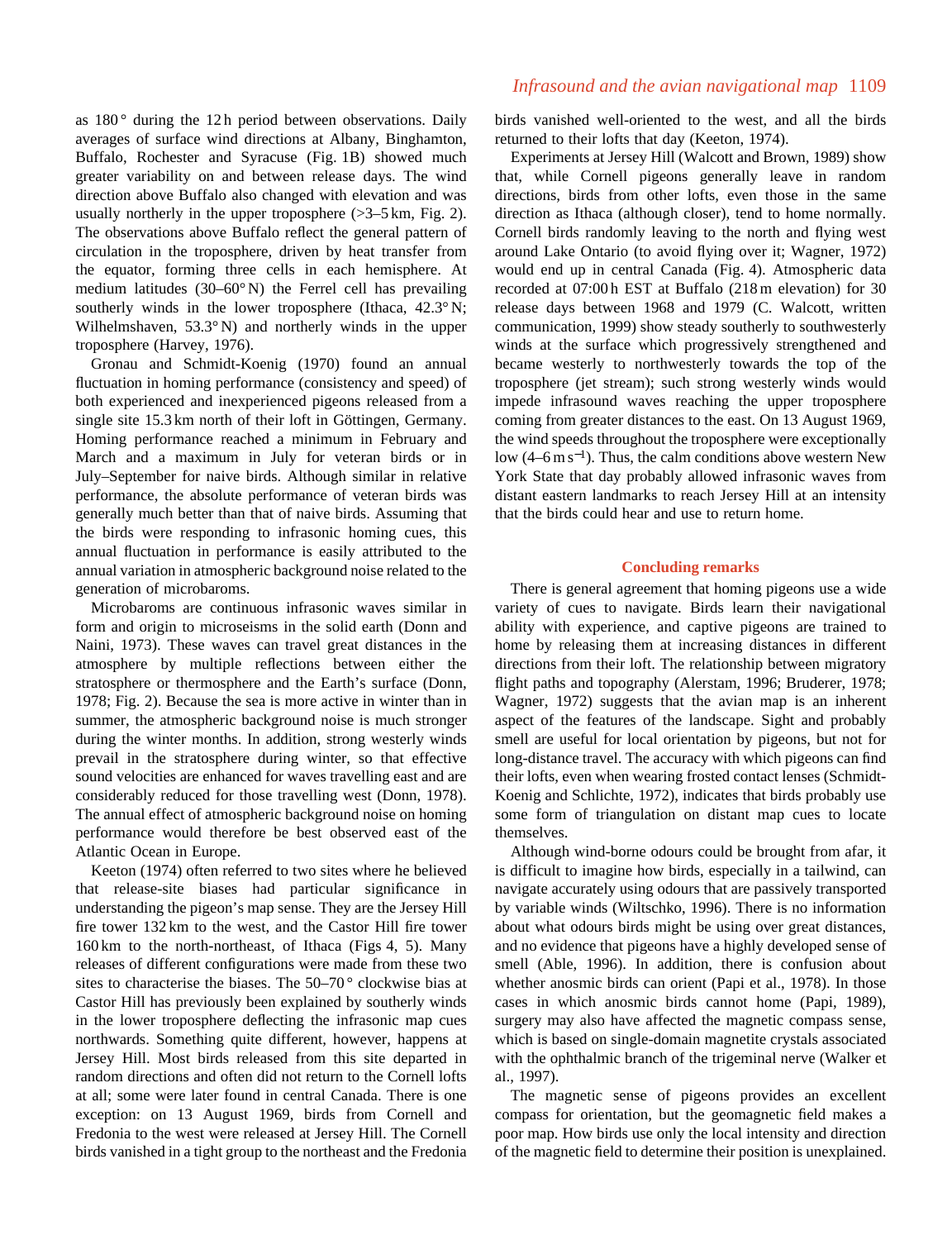Assuming that birds could detect minute gradients in the field, it would be seemingly impossible to distinguish these changes from those produced by magnetic anomalies, secular field variations and magnetic storms (Wiltschko and Wiltschko, 1996). Moreover, pigeons usually depart from the release site in the direction of their home loft and often follow nearly straight-line courses along the way that are inconsistent with the birds following magnetic field gradients. A magnetic map also cannot explain why pigeons have difficulty orienting over large bodies of water (Wagner, 1972) or why they can orient below but not above a temperature inversion (Wagner, 1978).

An infrasound map, however, appears to be the most feasible candidate for the long-range avian map. Pigeons and other birds have extremely sensitive low-frequency hearing (Kreithen and Quine, 1979; Klinke, 1990; Schermuly and Klinke, 1990). Infrasound waves can travel thousands of kilometres in the atmosphere with little attenuation, a distance comparable to the farthest range of pigeon homing. Significant levels of infrasound can be radiated from topographic features (Cook, 1971; Young and Greene, 1982) at frequencies within the hearing range of the pigeon (Kreithen and Quine, 1979), and atmospheric conditions affecting the infrasonic map cues can explain site-release biases and their more mysterious dayto-day variations (Keeton, 1974). Also, microbaroms in the atmosphere could interfere with avian map cues of similar frequency, adversely affecting homing performance (Gronau and Schmidt-Koenig, 1970). Microbaroms originating from terrain features have not been reported in the literature, but could be masked by the greater near-surface amplitudes of microbaroms originating from oceanic waves; near-terrain launch angles also tend to radiate the strongest energy upwards (A. J. Bedard, Jr., written communication, 1999). The infrasound model of the avian navigational map presented here should be tested by searches for atmospheric infrasound caused by microseisms.

Hearing as the map sense can also explain the major disruptions of pigeon races described above. Fortunately, these disruptions are rare, and shock waves, racing pigeons and often specific weather conditions (favouring long-distance propagation) must all coincide. Other implications of this study are that monarch butterflies might use a similar navigational system during migration, that significant changes in local infrasonic signals might be the cause of unusual animal (bird) behaviour prior to major earthquakes (Wallace and Teng, 1980) and that sea turtles (Papi and Luschi, 1996) and other marine animals might also use low-frequency acoustic signals in water to navigate accurately across great distances of open ocean.

I would like to thank G. D. Cairns, S. N. Knight and C. R. Paddock for providing helpful information and discussions. I also thank two anonymous referees, and particularly A. J. Bedard, Jr. and P. A. Spudich, for helpful and constructive reviews of the manuscript. Additional information was graciously provided by C. Walcott of Cornell University, P. Laudy of the FAA, R. Hasbini of Air France, M. McCormack

of Tra-Con, G. Moore of Phoenixville, PA, R. Lish of Reading, PA, D. Glover of BHW, P. Bryant of the RPRA, H. Ziiuw of the Neerlands Postduiven Orgaan and J. Ivaroni of British Airways. Thanks also to W. T. Keeton for enthusiastically sharing his research with the Cornell Geology Department in 1976.

#### **References**

- **Able, K. P.** (1996). The debate over olfactory navigation by homing pigeons. *J. Exp. Biol*. **199**, 121–124.
- **Aki, K. and Richards, R. G.** (1980). *Quantitative Seismology: Theory and Methods*, pp. 497–498. San Francisco: W. H. Freeman & Company.
- **Alerstam, T.** (1996). The geographical scale factor in orientation of migrating birds. *J. Exp. Biol.* **199**, 9–19.
- **Anonymous,** (1998). Bergerac perfect, Soustons dramatisch verlopen. *Neerlands Postduiven Orgaan* **30**, 987.
- **Bedard, A. J., Jr** (1978). Infrasound originating near mountainous regions in Colorado. *J. Appl. Meteor*. **17**, 1014–1022.
- **Bruderer, B.** (1978). Effects of Alpine topography and winds on migrating birds. In *Animal Migration, Navigation and Homing* (ed. K. Schmidt-Koenig and W. T. Keeton), pp. 252–265. Berlin: Springer.
- **Bullen, K. E. and Bolt, B. A.** (1985). *An Introduction to the Theory of Seismology*, fourth edition, pp. 214–216. Cambridge: Cambridge University Press.
- **Cook, R. K.** (1971). Infrasound radiated during the Montana earthquake of 1959 August 18. *Geophys. J. R. Astr. Soc*. **26**, 191–198.
- **Donn, W. L.** (1978). Exploring the atmosphere with sonic booms. *Am. Sci*. **66**, 724–733.
- **Donn, W. L. and Naini, B.** (1973). The sea-wave origin of microbaroms and microseisms. *J. Geophys. Res.* **78**, 4482–4488.
- **Donn, W. L. and Posmentier, E. S.** (1964). Ground-coupled air waves from the great Alaskan earthquake. *J. Geophys. Res*. **69**, 5357–5361.
- **Glover, D.** (1997). *Brit. Homing World* **6342**, 1.
- **Gould, J. L.** (1982). The map sense of pigeons. *Nature* **296**, 205–211.
- **Griffin, D. R.** (1969). The physiology and geophysics of bird navigation. *Q. Rev. Biol*. **44**, 255–276.
- **Griffin, D.** (1973). Oriented bird migration in or between opaque cloud layers. *Proc. Am. Phil. Soc.* **117**, 117–141.
- **Gronau, J. and Schmidt-Koenig, K.** (1970). Annual fluctuation in pigeon homing. *Nature* **226**, 87–88.
- **Harvey, J. G.** (1976). *Atmosphere and Ocean: Our Fluid Environments*, pp. 99–107. Sussex: Artemis Press.
- **Kanamori, H.** (1977). The energy release in great earthquakes. *J. Geophys. Res.* **82**, 2981–2987.
- **Keeton, W. T.** (1971). Magnets interfere with pigeon homing. *Proc. Natl. Acad. Sci*. *USA* **68**, 102–106.
- **Keeton, W. T.** (1974). The orientation and navigational basis of homing in birds. *Adv. Study Behav.* **5**, 47–132.
- **Kerr, R. A.** (1979). East coast mystery booms: Mystery gone but booms linger on. *Science* **203**, 256.
- **Klinke, R.** (1990). Avian hearing mechanisms and performance from infrasound to the mid-frequency range. *Acta XX Congr. Intern. Ornithol.* **III**. Christchurch, New Zealand.
- **Kramer, G.** (1953). Die Sonnenorientierung der Vögel. *Verh. Dt. Zool. Ges.* **1952**, 72–84.
- **Kreithen, M. L.** (1978). Sensory mechanisms for animal orientation